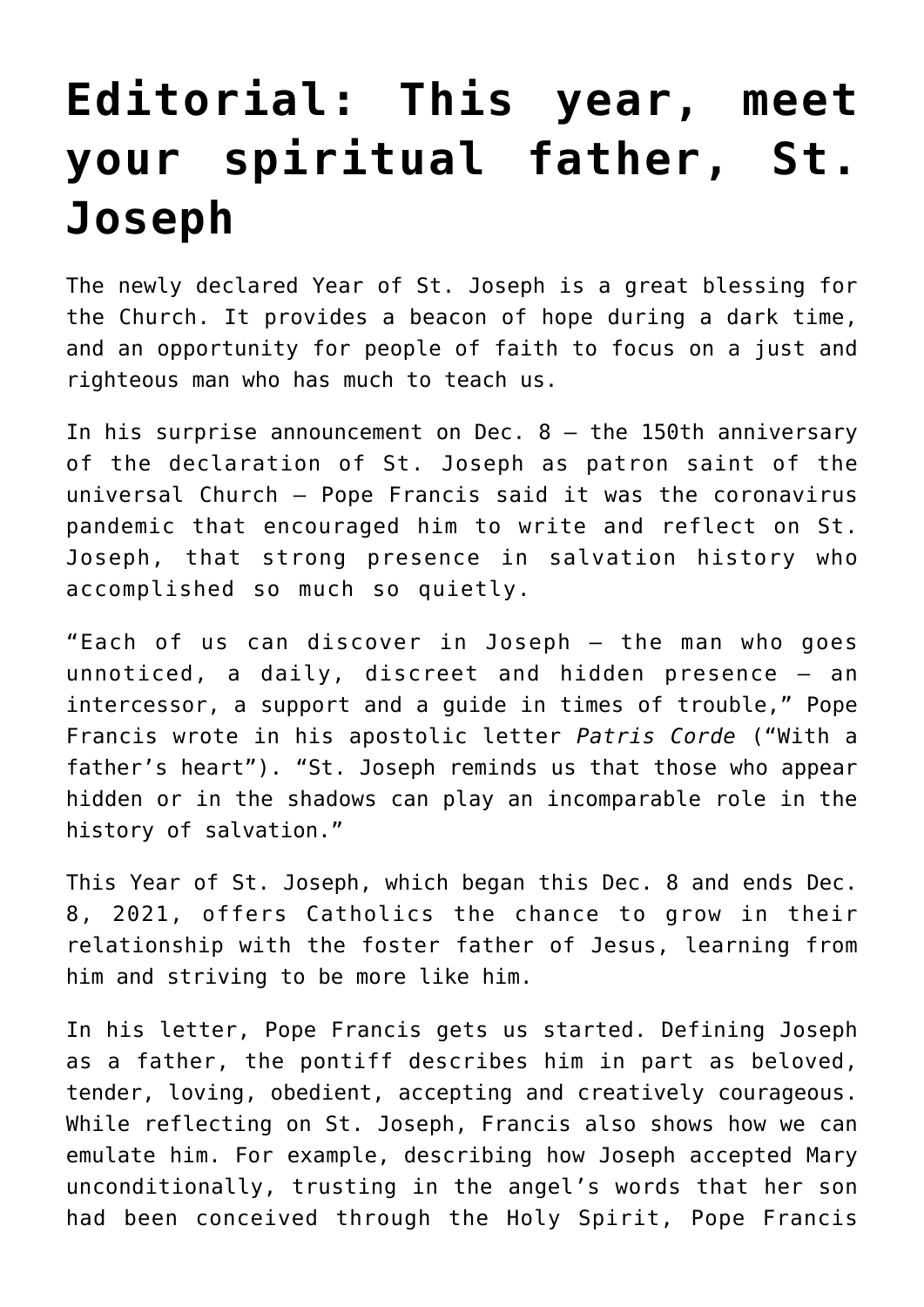counsels: "Joseph set aside his own ideas in order to accept the course of events and, mysterious as they seemed, to embrace them, take responsibility for them and make them part of his own history. Unless we are reconciled with our own history, we will be unable to take a single step forward, for we will always remain hostage to our expectations and the disappointments that follow" (No. 4).

What, then, are some ways to take advantage of the Year of St. Joseph? We have three simple suggestions. Begin by making the invisible visible. St. Joseph may have been "in the shadows," as Pope Francis says, but we can help bring him to the fore by giving him a prominent presence in our homes this year. Consider obtaining a statue, an icon or another image of this holy man to grace your domestic church. A prominent reminder of St. Joseph will serve as an aid during prayerful reflection as well as a visible reminder to seek his intercession. Use it to grow in relationship with him.

We also recommend praying the powerful Litany of St. Joseph regularly, if not every day. While it is one of only six litanies approved by the Church for public recitation, the litany also is excellent for private recitation. With its short, descriptive petitions, it can help focus prayer and is highly family friendly. In this time of pandemic, it reminds us to seek Joseph's intercession under the titles of "hope of the sick" and "patron of the dying." As the family is threatened, it reminds us to call on Joseph as "pillar of families" and "glory of home life." And as the Church struggles under the weight of great sin, it reminds us to turn to him as "protector of Holy Church."

Finally, take full advantage of the plenary indulgence offered by the Apostolic Penitentiary for the Year of St. Joseph. There are many ways to do this, but options include meditating for 30 minutes on the Lord's Prayer, performing a spiritual or corporal work of mercy in the example of St. Joseph, reciting the Rosary, and reciting the Litany of St. Joseph mentioned